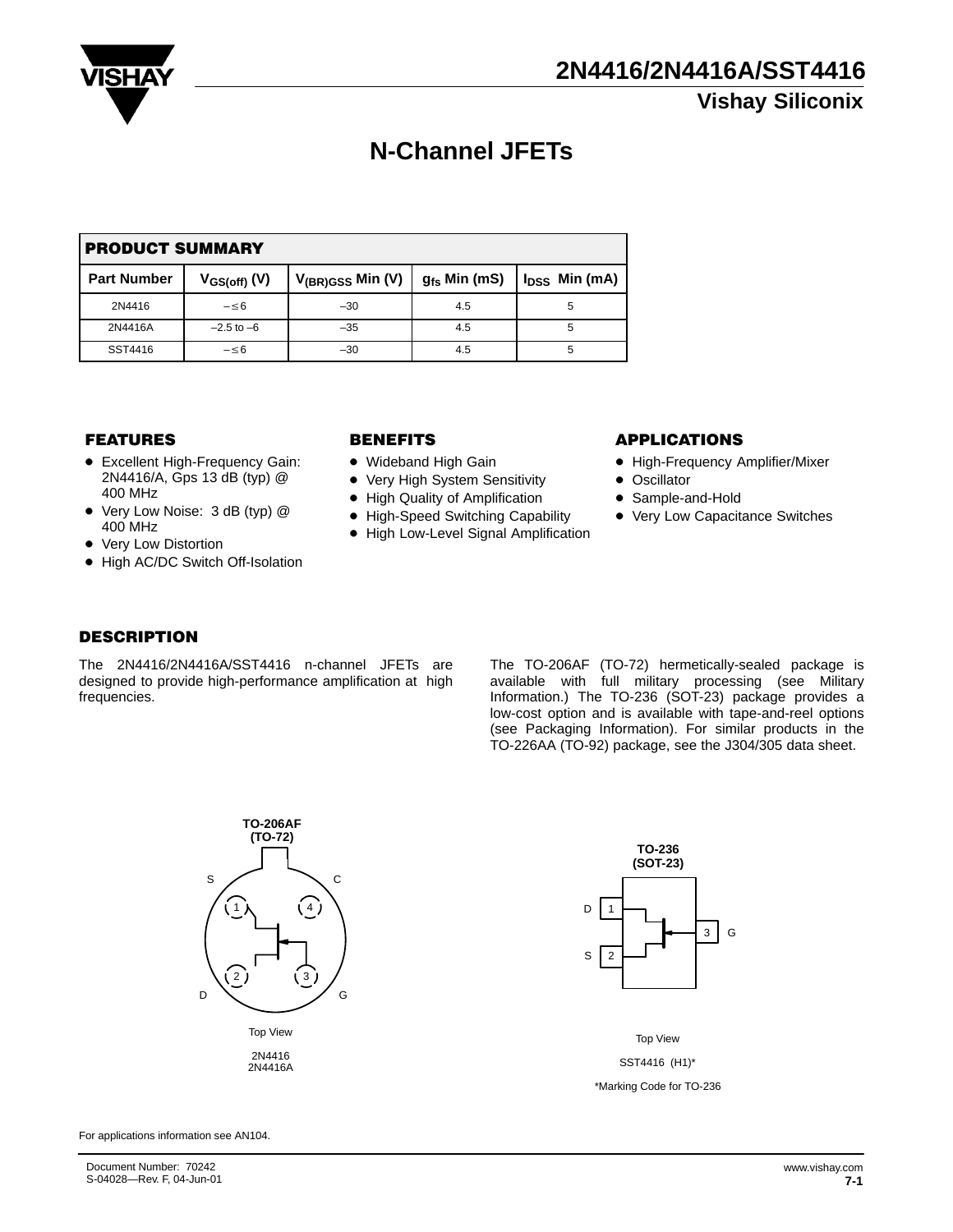

#### ABSOLUTE MAXIMUM RATINGS

| Gate-Drain, Gate-Source Voltage: |                              |
|----------------------------------|------------------------------|
|                                  |                              |
|                                  |                              |
|                                  |                              |
|                                  |                              |
|                                  |                              |
|                                  | $(SST Prefix)$ -65 to 150 °C |

| Power Dissipation: |  |
|--------------------|--|

Notes<br>a. Derate 2.4 mW/°C above 25°C<br>b. Derate 2.8 mW/°C above 25°C

| SPECIFICATIONS (T <sub>A</sub> = 25 $^{\circ}$ C UNLESS NOTED) |                             |                                                     |                  |        |                   |            |                |            |      |                    |
|----------------------------------------------------------------|-----------------------------|-----------------------------------------------------|------------------|--------|-------------------|------------|----------------|------------|------|--------------------|
|                                                                |                             |                                                     |                  | Limits |                   |            |                |            |      |                    |
|                                                                |                             |                                                     |                  |        | 2N4416<br>2N4416A |            |                | SST4416    |      |                    |
| <b>Parameter</b>                                               | Symbol                      | <b>Test Conditions</b>                              | Typ <sup>a</sup> | Min    | <b>Max</b>        | <b>Min</b> | Max            | <b>Min</b> | Max  | Unit               |
| <b>Static</b>                                                  |                             |                                                     |                  |        |                   |            |                |            |      |                    |
| Gate-Source<br><b>Breakdown Voltage</b>                        | $V_{(BR)GSS}$               | $I_G = -1 \mu A$ , $V_{DS} = 0 V$                   | $-36$            | $-30$  |                   | $-35$      |                | $-30$      |      | $\mathsf{V}$       |
| Gate-Source Cutoff Voltage                                     | $V_{GS(off)}$               | $V_{DS}$ = 15 V, $I_D$ = 1 nA                       | $-3$             |        | $-6$              | $-2.5$     | -6             |            | $-6$ |                    |
| Saturation Drain Current <sup>b</sup>                          | $I_{DSS}$                   | $V_{DS}$ = 15 V, $V_{GS}$ = 0 V                     | 10               | 5      | 15                | 5          | 15             | 5          | 15   | mA                 |
|                                                                |                             | $V_{GS} = -20 V$ , $V_{DS} = 0 V (2N)$              | $-2$             |        | $-100$            |            | $-100$         |            |      | рA                 |
| Gate Reverse Current                                           | I <sub>GSS</sub>            | $T_A = 150^{\circ}C$                                | $-4$             |        | $-100$            |            | $-100$         |            |      |                    |
|                                                                |                             | $V_{GS} = -15 V$ , $V_{DS} = 0 V (SST)$             | $-0.002$         |        |                   |            |                |            | $-1$ | nA                 |
|                                                                |                             | $T_A = 125^{\circ}C$                                | $-0.6$           |        |                   |            |                |            |      |                    |
| <b>Gate Operating Current</b>                                  | $I_{G}$                     | $V_{\text{DG}} = 10 V, I_{\text{D}} = 1 \text{ mA}$ | $-20$            |        |                   |            |                |            |      |                    |
| Drain Cutoff Current <sup>c</sup>                              | $I_{D(off)}$                | $V_{DS}$ = 10 V, $V_{GS}$ = -6 V                    | 2                |        |                   |            |                |            |      | pA                 |
| Drain-Source On-Resistance <sup>c</sup>                        | $r_{DS(on)}$                | $V_{GS} = 0$ V, $I_D = 1$ mA                        | 150              |        |                   |            |                |            |      | Ω                  |
| Gate-Source<br>Forward Voltage <sup>c</sup>                    | $V_{GS(F)}$                 | $I_G = 1$ mA, $V_{DS} = 0$ V                        | 0.7              |        |                   |            |                |            |      | V                  |
| <b>Dynamic</b>                                                 |                             |                                                     |                  |        |                   |            |                |            |      |                    |
| Common-Source<br>Forward Transconductance <sup>b</sup>         | <b>gfs</b>                  | $V_{DS}$ = 15 V, $V_{GS}$ = 0 V                     | 6                | 4.5    | 7.5               | 4.5        | 7.5            | 4.5        | 7.5  | mS                 |
| Common-Source<br>Output Conductance <sup>b</sup>               | $g_{\rm os}$                | $f = 1$ kHz                                         | 15               |        | 50                |            | 50             |            | 50   | $\mu S$            |
| Common-Source<br>Input Capacitance                             | $\mathrm{C_{iss}}$          |                                                     | 2.2              |        | 4                 |            | 4              |            |      |                    |
| Common-Source<br>Reverse Transfer Capacitance                  | C <sub>rss</sub>            | $V_{DS}$ = 15 V, $V_{GS}$ = 0 V<br>$f = 1$ MHz      | 0.7              |        | 0.8               |            | 0.8            |            |      | pF                 |
| Common-Source<br><b>Output Capacitance</b>                     | $\mathrm{C}_{\mathrm{oss}}$ |                                                     | 1                |        | $\overline{2}$    |            | $\overline{2}$ |            |      |                    |
| Equivalent Input<br>Noise Voltage <sup>c</sup>                 | $\overline{e}_n$            | $V_{DS}$ = 10 V, $V_{GS}$ = 0 V<br>$f = 1$ kHz      | 6                |        |                   |            |                |            |      | nV/<br>$\sqrt{Hz}$ |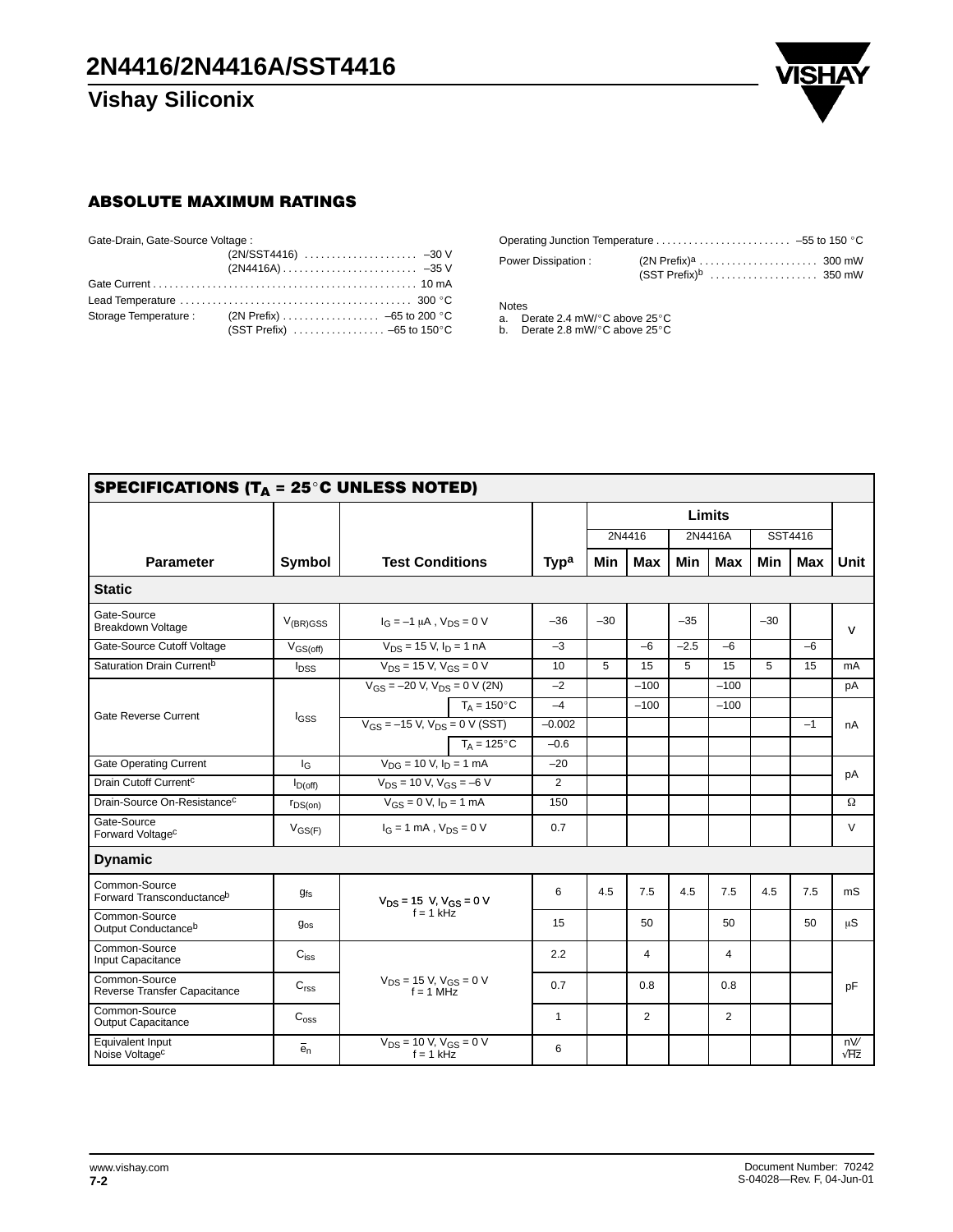

# **2N4416/2N4416A/SST4416**

# **Vishay Siliconix**

| HIGH-FREQUENCY SPECIFICATIONS FOR 2N4416/2N4416A (T <sub>A</sub> = 25 <sup>°</sup> C UNLESS NOTED) |                  |                                 |                              |                |         |        |         |  |  |  |
|----------------------------------------------------------------------------------------------------|------------------|---------------------------------|------------------------------|----------------|---------|--------|---------|--|--|--|
|                                                                                                    |                  |                                 | Limits                       |                |         |        |         |  |  |  |
|                                                                                                    |                  |                                 | 100 MHz<br><b>Max</b><br>Min |                | 400 MHz |        |         |  |  |  |
| <b>Parameter</b>                                                                                   | Symbol           | <b>Test Conditions</b>          |                              |                | Min     | Max    | Unit    |  |  |  |
|                                                                                                    |                  |                                 |                              |                |         |        |         |  |  |  |
| Common Source Input Conductance                                                                    | $g_{\rm iss}$    |                                 |                              | 100            |         | 1,000  |         |  |  |  |
| Common Source Input Susceptance                                                                    | $b_{\text{iss}}$ |                                 |                              | 2,500          |         | 10,000 |         |  |  |  |
| Common Source Output Conductance                                                                   | $g_{\rm{oss}}$   | $V_{DS}$ = 15 V, $V_{GS}$ = 0 V |                              | 75             |         | 100    | $\mu$ S |  |  |  |
| Common Source Output Susceptance                                                                   | $b_{\text{OSS}}$ |                                 |                              | 1.000          |         | 4,000  |         |  |  |  |
| Common Source Forward Transconductance                                                             | $g_{fs}$         |                                 |                              |                | 4,000   |        |         |  |  |  |
| Common-Source Power Gain                                                                           | $G_{\text{ps}}$  | $V_{DS}$ = 15 V, $I_D$ = 5 mA   | 18                           |                | 10      |        | dB      |  |  |  |
| Noise Figure                                                                                       | <b>NF</b>        | $R_G = 1 k\Omega$               |                              | $\overline{2}$ |         | 4      |         |  |  |  |

Notes<br>a. Typical values are for DESIGN AID ONLY, not guaranteed nor subject to production testing.

b. Pulse test:  $PW \leq 300 \mu s$  duty cycle  $\leq 3\%$ .<br>c. This parameter not registered with JEDEC

This parameter not registered with JEDEC.

### TYPICAL CHARACTERISTICS (T $_A$  = 25 $^\circ$ C UNLESS OTHERWISE NOTED)



**On-Resistance and Output Conductance** 





Document Number: 70242 S-04028—Rev. F, 04-Jun-01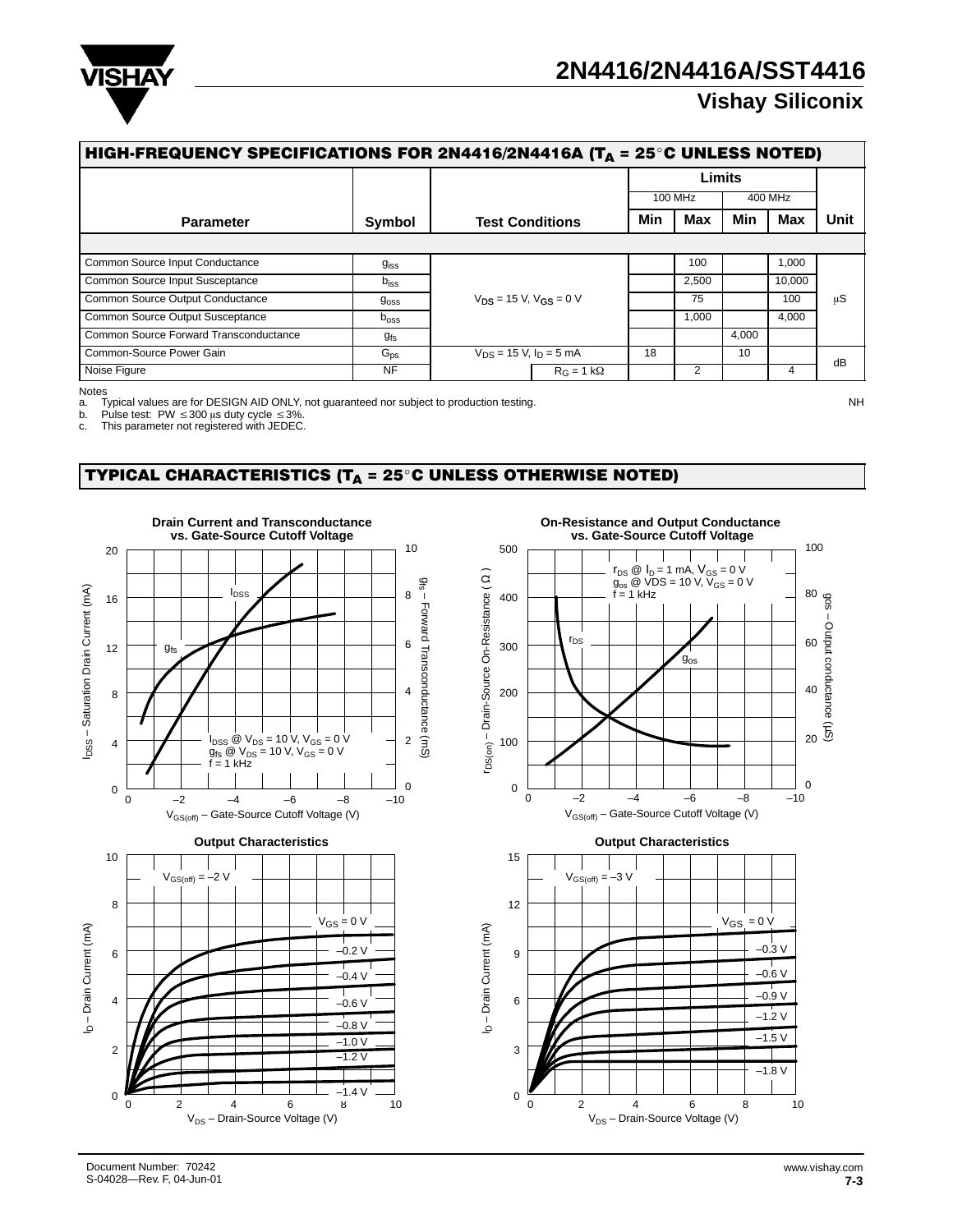

### TYPICAL CHARACTERISTICS (T $_{\mathsf{A}}$  = 25°C UNLESS OTHERWISE NOTED)



![](_page_3_Figure_5.jpeg)

![](_page_3_Figure_6.jpeg)

**Transconductance vs. Gate-Source Voltgage**

![](_page_3_Figure_8.jpeg)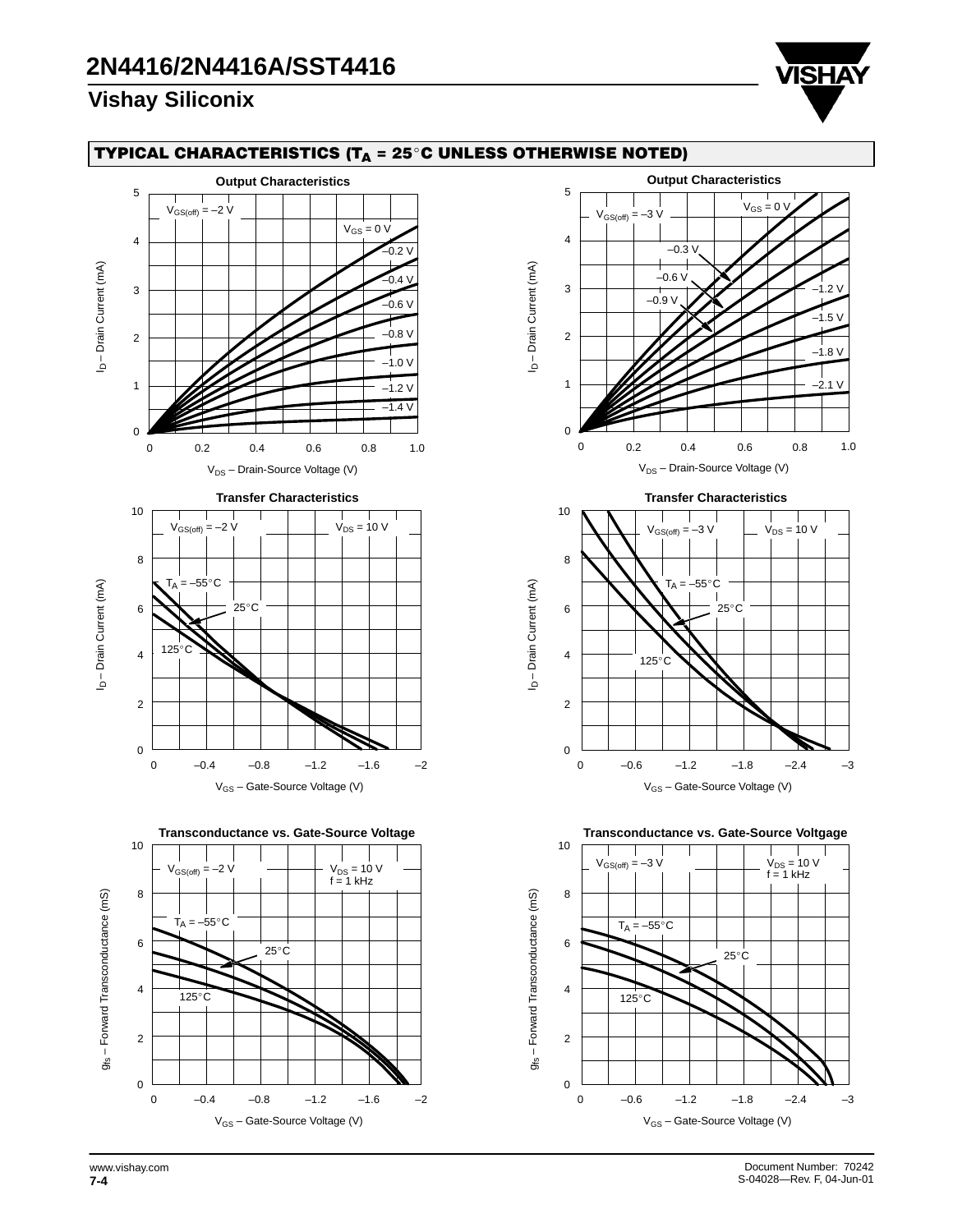![](_page_4_Picture_0.jpeg)

# **2N4416/2N4416A/SST4416**

## **Vishay Siliconix**

### TYPICAL CHARACTERISTICS (T $_{\mathsf{A}}$  = 25°C UNLESS OTHERWISE NOTED)

![](_page_4_Figure_4.jpeg)

Document Number: 70242 S-04028—Rev. F, 04-Jun-01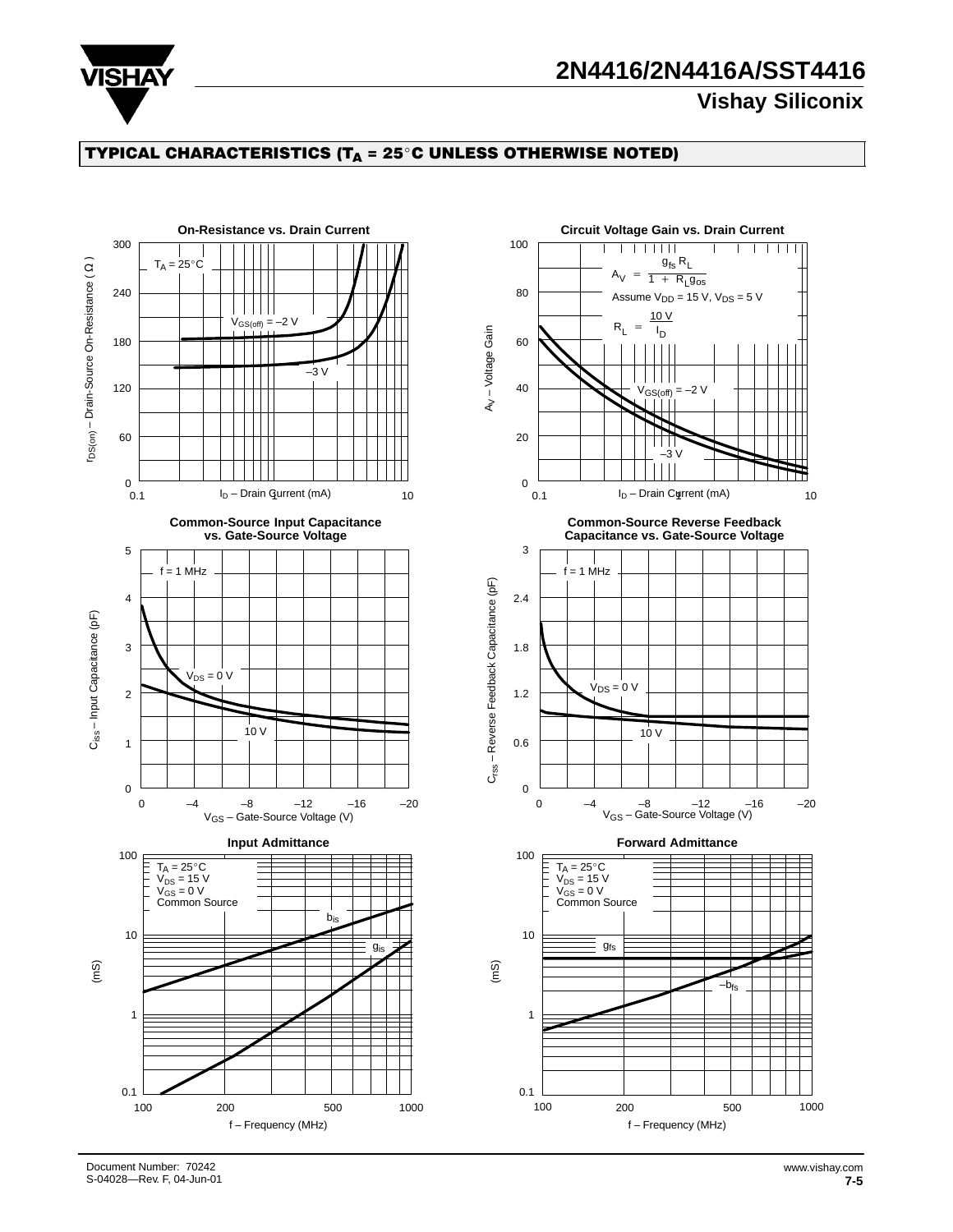![](_page_5_Picture_2.jpeg)

### TYPICAL CHARACTERISTICS (T $_{\mathsf{A}}$  = 25°C UNLESS OTHERWISE NOTED)

![](_page_5_Figure_4.jpeg)

┱